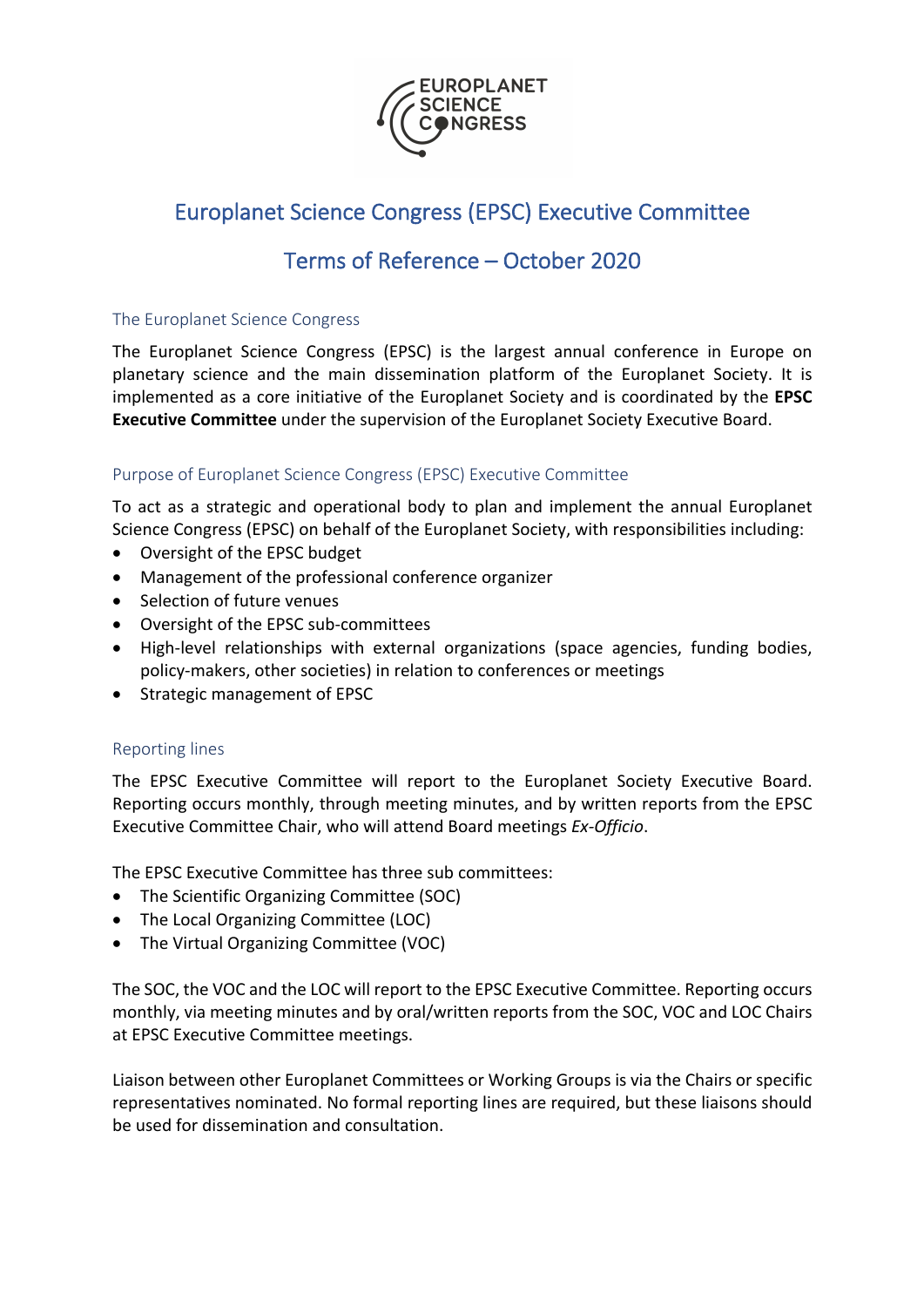### Meetings

- The EPSC Executive Committee will meet at least once in person during the annual EPSC (or virtually in the case of fully online meetings)
- The EPSC Executive Committee will meet virtually monthly on average (frequency may vary during the year), unless coincidental with other Europlanet activities. The Chair will approve the agenda of all meetings and it will be circulated to members at least 5 days prior to the meetings.
- The minutes of meetings will be recorded, circulated and formally agreed via email, before being stored on the Europlanet Society shared folders.

### Membership and roles

Membership will include, inter-alia, the following:

- Chair
- Vice-Chair
- SOC Chair
- VOC Chair
- President of the Europlanet Society (or their Deputy)
- Europlanet Society Executive Board External Liaison Officer
- Representative of the Europlanet Society Executive Office
- Representative of the Europlanet Society Diversity Committee
- Representative of the Europlanet Society Early Career (EPEC) Committee
- Representative of the Europlanet Society Outreach Working Group
- Representative of the Europlanet Society Industry Working Group
- EPSC Press Officer

In addition, the following will be invited to attend EPSC Executive Committee meetings but will not have a vote:

- Representative of the conference organizer
- The LOC Chair and other members of the LOC
- The SOC Vice-Chair

The Committee Chair, Vice-Chair as well as the SOC and VOC Chairs and Vice-Chairs will be appointed by the Europlanet Society Executive Board.

Unless otherwise agreed, nominated members commit themselves to serve on the EPSC Executive Committee for a term of up to 4 years, with the possibility to extend it by an additional term of up to 2 years.

### Aims

- To maintain and develop EPSC as the major annual meeting in Europe on planetary science and themajor dissemination platform for the Europlanet Society
- To ensure that EPSC is self-sustaining and does not operate at a loss
- To guarantee the practical delivery of EPSC by the Congress Organizer, the SOC, the VOC and the LOC